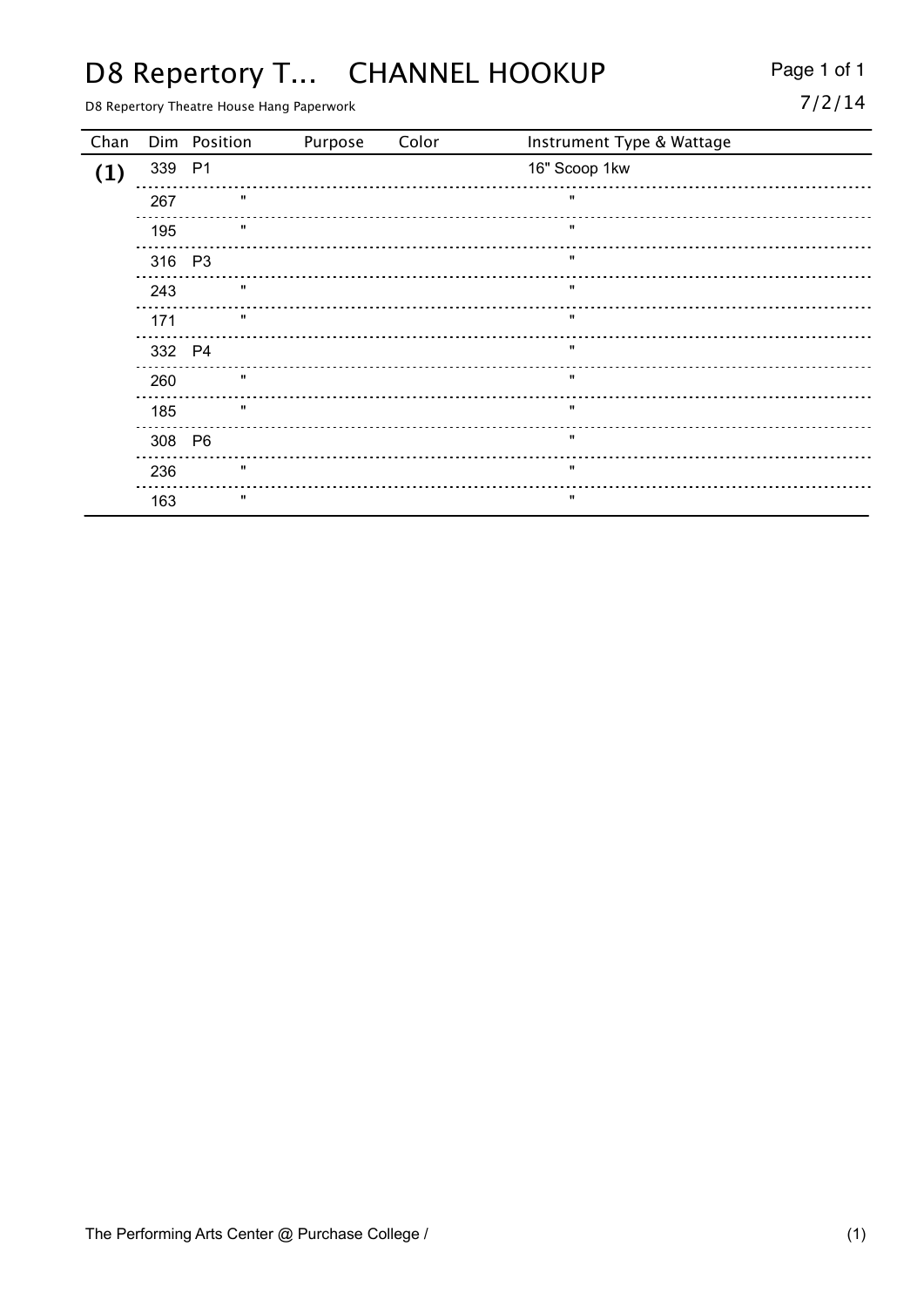# D8 Repertory... INSTRUMENT SCHEDULE

D8 Repertory Theatre House Hang Paperwork

### **TABLE OF CONTENTS**